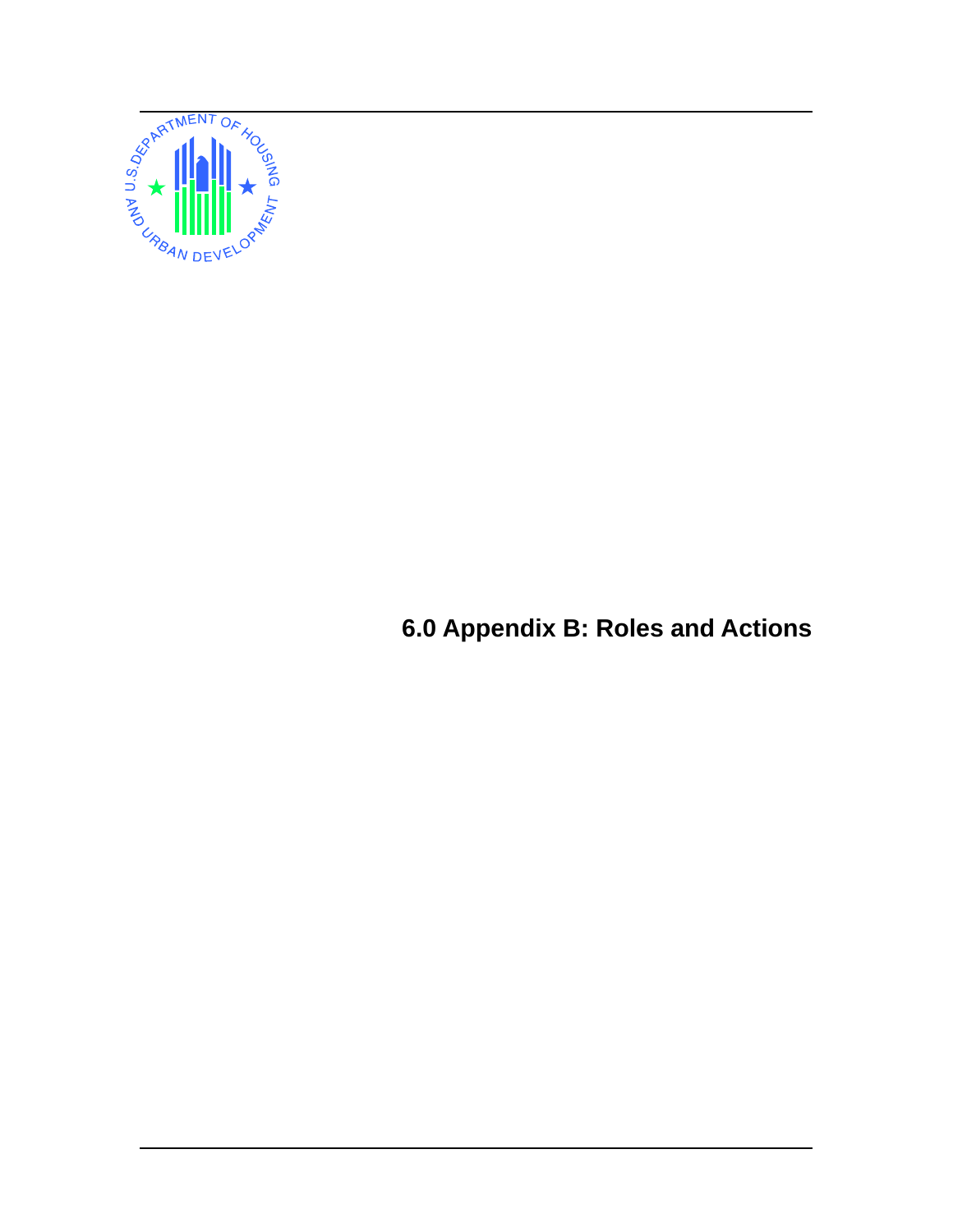# **6 Appendix B. Roles and Action**

Actions and roles are developed for each subsystem. The approach to the development of actions and roles depends on each subsystem. All roles represent one or more actions. Some actions are stand-alone and are not connected to a role. This list provides additional information about the privileges that can be assigned by a Coordinator. While the list may not always be completely up-to-date, it does provide you with a better understanding of the range of options available.

|                   |                     |                                   | <b>Action assigned</b> |                       |                                    |  |  |
|-------------------|---------------------|-----------------------------------|------------------------|-----------------------|------------------------------------|--|--|
| <b>System</b>     | <b>Role</b><br>Code | <b>Role Description</b>           | <b>System</b>          | <b>Action</b><br>Code | <b>Action Description</b>          |  |  |
| <b>ADM</b>        |                     |                                   | <b>ADM</b>             | ACA                   | Assistance Contract Asgmt          |  |  |
| <b>ADM</b>        |                     |                                   | <b>ADM</b>             | ASG                   | <b>Property Assignment</b>         |  |  |
| <b>ADM</b>        |                     |                                   | <b>ADM</b>             | <b>COR</b>            | Coordinator                        |  |  |
| <b>ADM</b>        | <b>UAR</b>          | <b>User Activity Report</b>       |                        |                       |                                    |  |  |
| <b>APPS</b>       |                     |                                   | <b>APPS</b>            |                       | COR Coordinator                    |  |  |
| <b>APPS</b>       | <b>AUP</b>          | <b>APPS Update</b>                | <b>APPS</b>            | <b>UPD</b>            | Update                             |  |  |
| <b>APPS</b>       | <b>IRO</b>          | Industry Read Only                | <b>APPS</b>            | <b>ACC</b>            | <b>APPS Access</b>                 |  |  |
| <b>EIV</b>        |                     |                                   | <b>EIV</b>             |                       | <b>COR</b> Coordinator             |  |  |
| <b>EIV</b>        | <b>EIV</b>          | PIH - EIV - External User         | <b>EIV</b>             | EIV                   | <b>EIV Access</b>                  |  |  |
| <b>EIV</b>        | <b>HCA</b>          | MF - EIV - Contract Administrator | <b>EIV</b>             | <b>VIR</b>            | View Income Reports                |  |  |
| <b>EIV</b>        | <b>HSC</b>          | MF - EIV - Housing Coordinator    | <b>EIV</b>             | <b>UCE</b>            | <b>User Certification</b>          |  |  |
| <b>EIV</b>        | <b>HSC</b>          | MF - EIV - Housing Coordinator    | <b>EIV</b>             | <b>UCR</b>            | <b>User Certification Report</b>   |  |  |
| <b>EIV</b>        | <b>HSC</b>          | MF - EIV - Housing Coordinator    | <b>EIV</b>             | <b>UMT</b>            | <b>User Maintenance</b>            |  |  |
| <b>EIV</b>        | <b>HSC</b>          | MF - EIV - Housing Coordinator    | <b>EIV</b>             | <b>VIR</b>            | <b>View Income Reports</b>         |  |  |
| <b>EIV</b>        | <b>HSU</b>          | MF - EIV - Non-HUD User           | <b>EIV</b>             | <b>VIR</b>            | <b>View Income Reports</b>         |  |  |
| <b>FASPHA</b>     |                     |                                   | FASPHA                 | <b>COR</b>            | Coordinator                        |  |  |
| <b>FASPHACPV</b>  |                     | <b>CPA Verification</b>           | <b>FASPHA</b>          | AA1                   | <b>FASS Auditor Viewing Rights</b> |  |  |
| <b>FASPHACPV</b>  |                     | <b>CPA Verification</b>           | <b>FASPHA</b>          | AUV                   | <b>Auditor Verification</b>        |  |  |
| <b>FASPHACPV</b>  |                     | <b>CPA Verification</b>           | FASPHA                 | <b>EXT</b>            | Action to determine EXTERNAL user  |  |  |
| <b>FASPHACPV</b>  |                     | <b>CPA Verification</b>           | FASPHA                 | <b>RDO</b>            | <b>Read-Only Access</b>            |  |  |
| <b>FASPHACPV</b>  |                     | <b>CPA Verification</b>           | <b>LASS</b>            | <b>AAR</b>            | <b>Auditor Access Reports</b>      |  |  |
| <b>FASPHACPV</b>  |                     | <b>CPA Verification</b>           | <b>LASS</b>            | <b>EAP</b>            | Create/Edit Auditor Procedures     |  |  |
| <b>FASPHACPV</b>  |                     | <b>CPA Verification</b>           | <b>LASS</b>            | <b>IPR</b>            | <b>IPA Review</b>                  |  |  |
| <b>FASPHACPV</b>  |                     | <b>CPA Verification</b>           | QASS                   | <b>SQP</b>            | Submit QASS Profile                |  |  |
| <b>FASPHA</b> FIA |                     | <b>PHA Analyst</b>                | <b>FASPHA</b>          | AV <sub>1</sub>       | <b>View PHA Reports</b>            |  |  |
| <b>FASPHA FIA</b> |                     | <b>PHA Analyst</b>                | <b>FASPHA</b>          | <b>DRA</b>            | Create/Save Draft Submission Data  |  |  |
| <b>FASPHA FIA</b> |                     | <b>PHA Analyst</b>                | <b>FASPHA</b>          | <b>EXT</b>            | Action to determine EXTERNAL user  |  |  |
| <b>FASPHA</b> FIA |                     | <b>PHA Analyst</b>                | <b>FASPHA</b>          | <b>RDO</b>            | <b>Read-Only Access</b>            |  |  |
| <b>FASPHA PID</b> |                     | <b>PHA Director</b>               | <b>FASPHA</b>          | AV <sub>1</sub>       | <b>View PHA Reports</b>            |  |  |
| <b>FASPHA PID</b> |                     | <b>PHA Director</b>               | FASPHA                 | <b>DRA</b>            | Create/Save Draft Submission Data  |  |  |
| <b>FASPHA PID</b> |                     | <b>PHA Director</b>               | <b>FASPHA</b>          | <b>EXT</b>            | Action to determine EXTERNAL user  |  |  |
| <b>FASPHA PID</b> |                     | <b>PHA Director</b>               | <b>FASPHA</b>          | FIN                   | Submit Finalized Submission Data   |  |  |
| <b>FASPHA PID</b> |                     | PHA Director                      | FASPHA                 | <b>RDO</b>            | Read-Only Access                   |  |  |

### **Table 6-1 Roles and Actions for External Users**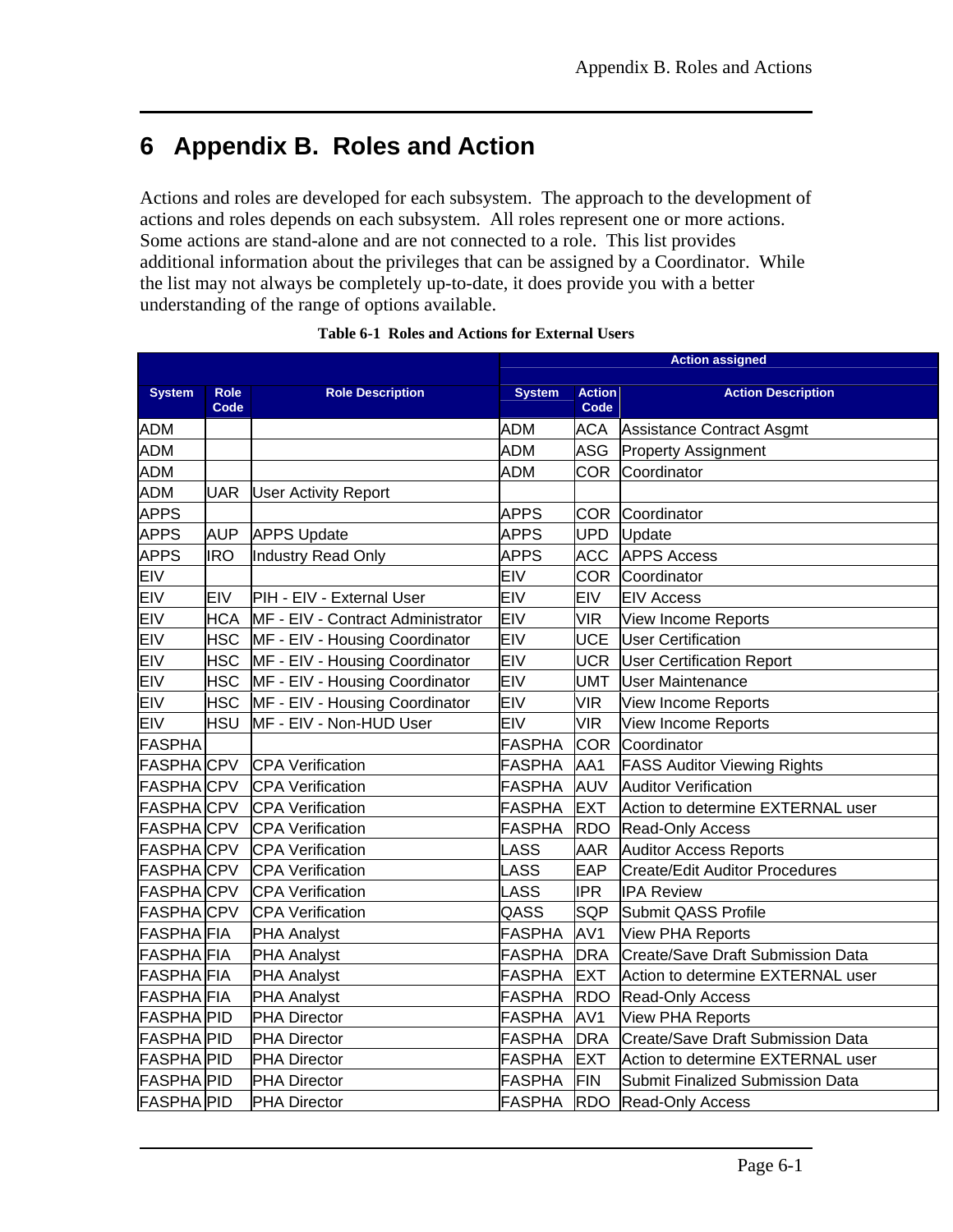## Appendix B. Roles and Actions

|                   |             |                         | <b>Action assigned</b> |                         |                                        |  |  |
|-------------------|-------------|-------------------------|------------------------|-------------------------|----------------------------------------|--|--|
| <b>System</b>     | <b>Role</b> | <b>Role Description</b> | <b>System</b>          | <b>Action</b>           | <b>Action Description</b>              |  |  |
| <b>FASPHA</b> SMT | Code        | <b>PHA Submitter</b>    | <b>FASPHA</b>          | Code<br>AV <sub>1</sub> | <b>View PHA Reports</b>                |  |  |
| <b>FASPHA</b> SMT |             | <b>PHA Submitter</b>    | <b>FASPHA</b>          | <b>DRA</b>              | Create/Save Draft Submission Data      |  |  |
| <b>FASPHA</b> SMT |             | <b>PHA Submitter</b>    | <b>FASPHA</b>          | <b>EXT</b>              | Action to determine EXTERNAL user      |  |  |
| <b>FASPHA</b> SMT |             | <b>PHA Submitter</b>    | <b>FASPHA</b>          | FIN                     | Submit Finalized Submission Data       |  |  |
| <b>FASPHA</b> SMT |             | <b>PHA Submitter</b>    | <b>FASPHA</b>          | <b>RDO</b>              | Read-Only Access                       |  |  |
| <b>FASPHA</b> SMT |             | <b>PHA Submitter</b>    | <b>NASS</b>            | AV1                     | View PHA reports                       |  |  |
| <b>FASPHA</b> SMT |             | <b>PHA Submitter</b>    | <b>NASS</b>            | C8E                     | Create Section-8 Only Extension        |  |  |
| <b>FASPHA</b> SMT |             | <b>PHA Submitter</b>    | <b>NASS</b>            | <b>CRE</b>              | <b>Create Extension</b>                |  |  |
| <b>FASPHA</b> SMT |             | <b>PHA Submitter</b>    | <b>NASS</b>            | L1R                     | Late Request                           |  |  |
| <b>FASPHA</b> SMT |             | <b>PHA Submitter</b>    | <b>NASS</b>            | VV <sub>2</sub>         | <b>View Released Scores</b>            |  |  |
| <b>FASPHA</b> SMT |             | <b>PHA Submitter</b>    | <b>NASS</b>            | VV3                     | <b>View Released Indicators</b>        |  |  |
| <b>FASSUB</b>     |             |                         | <b>FASSUB</b>          |                         | COR Coordinator                        |  |  |
| <b>FASSUB</b> CPC |             | <b>CPA Certifier</b>    | <b>FASSUB</b>          | <b>AUC</b>              | <b>Auditor Certification</b>           |  |  |
| <b>FASSUB</b> CPC |             | <b>CPA Certifier</b>    | <b>FASSUB</b>          | <b>VPS</b>              | View Previous Year AFS Data Subm       |  |  |
| <b>FASSUB</b> CPC |             | <b>CPA Certifier</b>    | QASS                   | <b>SQP</b>              | Submit QASS Profile                    |  |  |
| <b>FASSUB</b> SUB |             | <b>AFS Submitter</b>    | <b>FASSUB</b>          | <b>EXT</b>              | <b>Extension Request Submission</b>    |  |  |
| <b>FASSUB</b> SUB |             | <b>AFS Submitter</b>    | <b>FASSUB</b>          | <b>RES</b>              | <b>Resubmission Request Submission</b> |  |  |
| <b>FASSUB</b> SUB |             | <b>AFS Submitter</b>    | <b>FASSUB</b>          | <b>STB</b>              | <b>Review Request Status</b>           |  |  |
| <b>FASSUB</b> SUB |             | <b>AFS Submitter</b>    | <b>FASSUB</b>          | <b>SUB</b>              | Submit an AFS                          |  |  |
| <b>FASSUB</b> SUB |             | <b>AFS Submitter</b>    | <b>FASSUB</b>          | <b>VPS</b>              | View Previous Year AFS Data Subm       |  |  |
| <b>FASSUB</b> SUB |             | <b>AFS Submitter</b>    | <b>FASSUB</b>          | WAV                     | <b>Waiver Request Submission</b>       |  |  |
| <b>LASS</b>       | LIO         | Fee Accountant          | <b>LASS</b>            | <b>CRC</b>              | <b>Create Cure</b>                     |  |  |
| <b>LASS</b>       | LIO         | Fee Accountant          | <b>LASS</b>            | CRD                     | <b>Create Draft Assessment</b>         |  |  |
| <b>LASS</b>       | LIO         | Fee Accountant          | LASS                   | <b>CRS</b>              | <b>Create Submission</b>               |  |  |
| <b>LASS</b>       | LIO         | Fee Accountant          | <b>LASS</b>            | <b>DAR</b>              | Data Entry Access Reports              |  |  |
| <b>LASS</b>       | LIO         | Fee Accountant          | <b>LASS</b>            | <b>DDS</b>              | Delete Draft Submission                |  |  |
| <b>LASS</b>       | LIO         | Fee Accountant          | <b>LASS</b>            | <b>ECD</b>              | Edit Cure Data                         |  |  |
| <b>LASS</b>       | LIO         | Fee Accountant          | <b>LASS</b>            | ESD                     | <b>Edit Submission Data</b>            |  |  |
| <b>LASS</b>       | <b>LST</b>  | Lender Submitter        | <b>LASS</b>            | CER.                    | <b>Create/Submit Extension Request</b> |  |  |
| LASS              | <b>LST</b>  | Lender Submitter        | LASS                   |                         | CRC Create Cure                        |  |  |
| <b>LASS</b>       | <b>LST</b>  | Lender Submitter        | <b>LASS</b>            | <b>CRD</b>              | <b>Create Draft Assessment</b>         |  |  |
| <b>LASS</b>       | <b>LST</b>  | Lender Submitter        | <b>LASS</b>            | <b>CRS</b>              | <b>Create Submission</b>               |  |  |
| <b>LASS</b>       | <b>LST</b>  | Lender Submitter        | <b>LASS</b>            | <b>DDS</b>              | Delete Draft Submission                |  |  |
| <b>LASS</b>       | <b>LST</b>  | ender Submitter         | <b>LASS</b>            | <b>ECD</b>              | <b>Edit Cure Data</b>                  |  |  |
| <b>LASS</b>       | <b>LST</b>  | Lender Submitter        | <b>LASS</b>            | <b>ESD</b>              | Edit Submission Data                   |  |  |
| <b>LASS</b>       | <b>LST</b>  | Lender Submitter        | LASS                   | LAR                     | Lender Access Reports                  |  |  |
| <b>LASS</b>       | <b>LST</b>  | Lender Submitter        | <b>LASS</b>            | <b>SLA</b>              | Submit LASS Assessment                 |  |  |
| <b>LASS</b>       | <b>LST</b>  | ender Submitter         | LASS                   | <b>SMC</b>              | <b>Submit Cure</b>                     |  |  |
| <b>LASS</b>       | <b>LST</b>  | Lender Submitter        | <b>LASS</b>            | <b>SMS</b>              | Submit Submission                      |  |  |
| <b>LOCCS</b>      |             |                         | LOCCS                  | <b>COR</b>              | Coordinator                            |  |  |
| <b>LOCCS</b>      | <b>ADM</b>  | Administration          | <b>LOCCS</b>           | QRY                     | Query                                  |  |  |
| <b>LOCCS</b>      | ADM         | Administration          | LOCCS                  | <b>REQ</b>              | Requisition                            |  |  |
| <b>LOCCS</b>      | <b>ADM</b>  | Administration          | <b>LOCCS</b>           | <b>YES</b>              | <b>Year End Settlement</b>             |  |  |
| LOCCS             | QRY         | Query                   | LOCCS                  | QRY                     | Query                                  |  |  |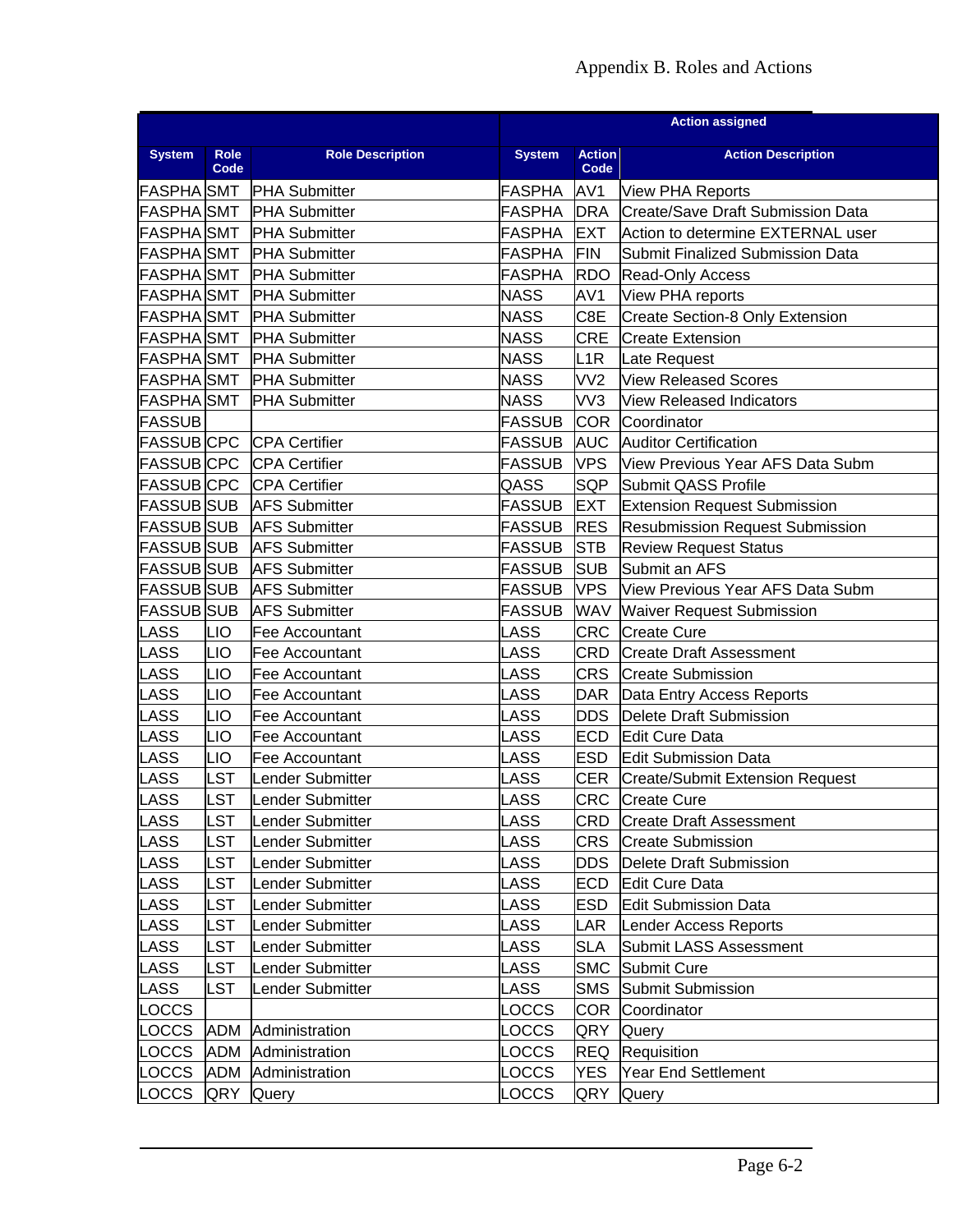|               |            |                                       | <b>Action assigned</b> |                 |                                        |  |  |
|---------------|------------|---------------------------------------|------------------------|-----------------|----------------------------------------|--|--|
| <b>System</b> | Role       | <b>Role Description</b>               | <b>System</b>          | <b>Action</b>   | <b>Action Description</b>              |  |  |
|               | Code       |                                       |                        | Code            |                                        |  |  |
| <b>LOCCS</b>  |            | <b>REQ</b> Requisition                | <b>LOCCS</b>           | <b>REQ</b>      | Requisition                            |  |  |
| LOCCS         | <b>YES</b> | <b>Year End Settlement</b>            | LOCCS                  | <b>YES</b>      | <b>Year End Settlement</b>             |  |  |
| M2M           |            |                                       | M2M                    | COR             | Coordinator                            |  |  |
| M2M           | M2M        | Generic M2M Role                      | M2M                    | M2M             | <b>System User</b>                     |  |  |
| M2M           |            | MRM M2M Debt Restructuring Specialist |                        |                 |                                        |  |  |
| <b>MAPS</b>   | <b>MAP</b> | <b>MAPS Generic</b>                   | <b>MAPS</b>            | <b>MAP</b>      | <b>MAPS Access</b>                     |  |  |
| <b>MASS</b>   |            |                                       | <b>MASS</b>            | <b>COR</b>      | Coordinator                            |  |  |
| <b>MASS</b>   | PHD        | <b>PHA Director</b>                   | <b>MASS</b>            | <b>AAP</b>      | Access all PHA screens                 |  |  |
| <b>MASS</b>   | <b>PHD</b> | <b>PHA Director</b>                   | <b>MASS</b>            | <b>APC</b>      | Adjustment for physical condition      |  |  |
| <b>MASS</b>   | <b>PHD</b> | <b>PHA Director</b>                   | <b>MASS</b>            | <b>DRA</b>      | Create draft                           |  |  |
| <b>MASS</b>   | PHD        | <b>PHA Director</b>                   | <b>MASS</b>            | <b>SBS</b>      | Submit Submission                      |  |  |
| <b>MASS</b>   | <b>PHD</b> | <b>PHA Director</b>                   | <b>MASS</b>            | VAL             | <b>Validate Draft</b>                  |  |  |
| <b>MASS</b>   | <b>PHD</b> | <b>PHA Director</b>                   | <b>NASS</b>            | AV1             | View PHA reports                       |  |  |
| <b>MASS</b>   | <b>PHD</b> | <b>PHA Director</b>                   | <b>NASS</b>            | C8E             | Create Section-8 Only Extension        |  |  |
| <b>MASS</b>   | PHD        | <b>PHA Director</b>                   | <b>NASS</b>            | <b>CRE</b>      | <b>Create Extension</b>                |  |  |
| <b>MASS</b>   | PHD        | <b>PHA Director</b>                   | <b>NASS</b>            | L1R             | Late Request                           |  |  |
| <b>MASS</b>   | <b>PHD</b> | <b>PHA Director</b>                   | <b>NASS</b>            | VV <sub>2</sub> | <b>View Released Scores</b>            |  |  |
| <b>MASS</b>   | <b>PHD</b> | <b>PHA Director</b>                   | <b>NASS</b>            | VV3             | View Released Indicators               |  |  |
| <b>MASS</b>   | PHD        | <b>PHA Director</b>                   | <b>PASS</b>            | <b>EHS</b>      | <b>Read Write External EH&amp;S</b>    |  |  |
| <b>MASS</b>   | <b>PHD</b> | <b>PHA Director</b>                   | <b>RASS</b>            | <b>RFP</b>      | Read PHA Follow-up Plan data           |  |  |
| <b>MASS</b>   | PHU        | <b>PHA User</b>                       | <b>MASS</b>            | AAP             | Access all PHA screens                 |  |  |
| <b>MASS</b>   | PHU        | <b>PHA User</b>                       | <b>MASS</b>            | <b>APC</b>      | Adjustment for physical condition      |  |  |
| <b>MASS</b>   | PHU        | <b>PHA User</b>                       | <b>MASS</b>            | <b>DRA</b>      | Create draft                           |  |  |
| <b>MASS</b>   | PHU        | <b>PHA User</b>                       | <b>MASS</b>            | VAL             | <b>Validate Draft</b>                  |  |  |
| <b>MDDR</b>   |            |                                       | <b>MDDR</b>            | AEF             | Access election to assign forms        |  |  |
| <b>MDDR</b>   |            |                                       | <b>MDDR</b>            | <b>LPC</b>      | Lender point of contact                |  |  |
| <b>MDDR</b>   | LDR        | <b>MDDR Lender Submitter</b>          | <b>MDDR</b>            | <b>MKS</b>      | Make a submission                      |  |  |
| <b>MDDR</b>   | LDR        | <b>MDDR Lender Submitter</b>          | <b>MDDR</b>            | <b>VWP</b>      | View public reports                    |  |  |
| <b>MDDR</b>   | LDR        | <b>MDDR Lender Submitter</b>          | <b>MDDR</b>            |                 | VWS View a submission                  |  |  |
| <b>NASS</b>   |            |                                       | <b>NASS</b>            |                 | <b>COR Coordinator</b>                 |  |  |
| <b>NASS</b>   | <b>DPS</b> | Display decimal positions             | <b>NASS</b>            | DEC             | Display decimal positions              |  |  |
| <b>NASS</b>   | <b>PHC</b> | <b>PHA Coordinator</b>                | <b>NASS</b>            | AV1             | View PHA reports                       |  |  |
| <b>NASS</b>   | <b>PHC</b> | <b>PHA Coordinator</b>                | <b>NASS</b>            | C8E             | Create Section-8 Only Extension        |  |  |
| <b>NASS</b>   | PHC        | <b>PHA Coordinator</b>                | NASS                   | <b>CRE</b>      | <b>Create Extension</b>                |  |  |
| <b>NASS</b>   | <b>PHC</b> | <b>PHA Coordinator</b>                | <b>NASS</b>            | L1R             | Late Request                           |  |  |
| <b>NASS</b>   | <b>PHC</b> | <b>PHA Coordinator</b>                | <b>NASS</b>            | VV <sub>2</sub> | <b>View Released Scores</b>            |  |  |
|               |            |                                       | <b>NASS</b>            |                 |                                        |  |  |
| <b>NASS</b>   | PHC        | <b>PHA Coordinator</b>                | <b>NASSMF</b>          | VV3             | <b>View Released Indicators</b>        |  |  |
| <b>NASSMF</b> |            |                                       |                        | COR             | Coordinator                            |  |  |
| <b>PASS</b>   |            |                                       | PASS                   | COR             | Coordinator                            |  |  |
| <b>PASS</b>   | <b>DPB</b> | <b>Direct Pay Bidder</b>              | PASS                   | <b>BID</b>      | <b>Bid Direct Pay Inspections</b>      |  |  |
| <b>PASS</b>   | <b>DPB</b> | Direct Pay Bidder                     | PASS                   | <b>DPS</b>      | <b>Schedule Direct Pay Inspections</b> |  |  |
| <b>PASS</b>   | <b>DPB</b> | Direct Pay Bidder                     | PASS                   | IOX             | Inspection Oversight - External Edit   |  |  |
| <b>PASS</b>   | <b>DPB</b> | Direct Pay Bidder                     | <b>PASS</b>            | <b>SCH</b>      | Scheduling                             |  |  |
| <b>PASS</b>   | DPI        | Direct Pay Inspector                  | <b>PASS</b>            | <b>DPS</b>      | Schedule Direct Pay Inspections        |  |  |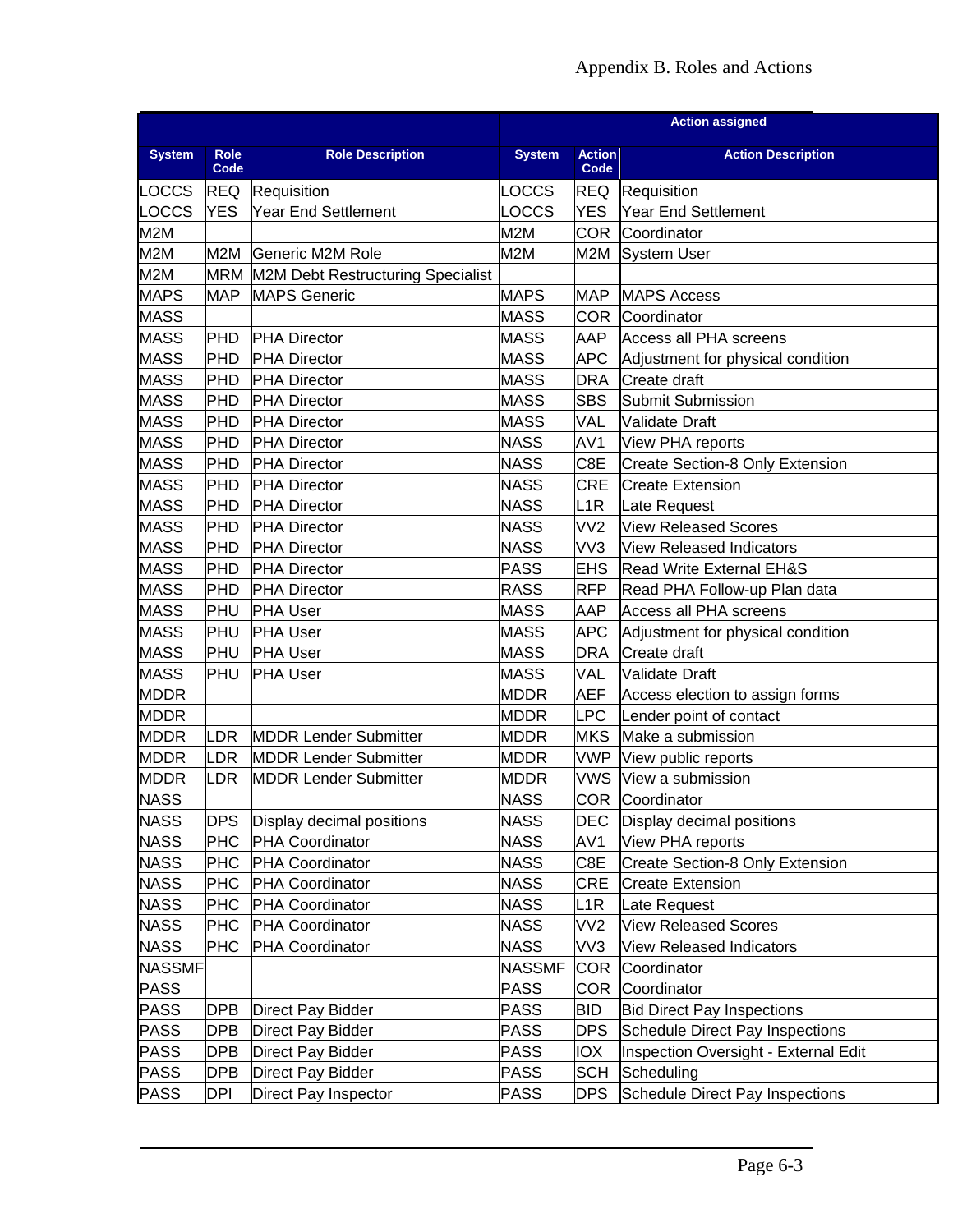|                  |              |                                                 | <b>Action assigned</b> |                    |                                                       |  |  |
|------------------|--------------|-------------------------------------------------|------------------------|--------------------|-------------------------------------------------------|--|--|
| <b>System</b>    | Role<br>Code | <b>Role Description</b>                         | <b>System</b>          | <b>Action</b>      | <b>Action Description</b>                             |  |  |
| <b>PASS</b>      | EEE          | <b>EHS Edit External</b>                        | <b>PASS</b>            | Code<br><b>EHS</b> | Read Write External EH&S                              |  |  |
| <b>PASS</b>      | <b>EHB</b>   | <b>EHS Mitigation Reporter</b>                  | PASS                   | <b>REM</b>         | <b>Report EHS Mitigation</b>                          |  |  |
| <b>PASS</b>      | EHB          | <b>EHS Mitigation Reporter</b>                  | PASS                   | <b>VEA</b>         | <b>View EHS Data</b>                                  |  |  |
|                  | <b>ERE</b>   | <b>EHS Read External</b>                        | PASS                   | <b>RDO</b>         |                                                       |  |  |
| <b>PASS</b>      |              |                                                 |                        |                    | Read Internal EH&S                                    |  |  |
| <b>PASS</b>      | ICC          | <b>Inspection Contractor Coordinator</b>        | <b>PASS</b>            | <b>BID</b>         | <b>Bid Direct Pay Inspections</b>                     |  |  |
| <b>PASS</b>      | ICC          | <b>Inspection Contractor Coordinator</b>        | <b>PASS</b>            | <b>DPS</b>         | Schedule Direct Pay Inspections                       |  |  |
| <b>PASS</b>      | ICC          | <b>Inspection Contractor Coordinator</b>        | <b>PASS</b>            | <b>IOX</b>         | Inspection Oversight - External Edit                  |  |  |
| <b>PASS</b>      | ICC          | <b>Inspection Contractor Coordinator</b>        | <b>PASS</b>            | <b>SCH</b>         | Scheduling                                            |  |  |
| <b>PASS</b>      | <b>PIV</b>   | Physical Inspection Viewer                      | PASS                   | <b>RPT</b>         | <b>Review Reports</b>                                 |  |  |
| <b>PIC</b>       |              |                                                 | PIC                    | COR                | Coordinator                                           |  |  |
| <b>PIC</b>       | <b>PIC</b>   | <b>PIC Generic</b>                              | <b>PIC</b>             | <b>PIC</b>         | <b>PIC Accesss</b>                                    |  |  |
| QASS             |              |                                                 | QASS                   | <b>COR</b>         | Coordinator                                           |  |  |
| <b>RASS</b>      |              |                                                 | <b>RASS</b>            | <b>COR</b>         | Coordinator                                           |  |  |
| <b>RASS</b>      | MOA          | MF Housing Owner of Agent                       | <b>RASS</b>            |                    | <b>RMR</b> Review Multifamily Property Survey Results |  |  |
| <b>RASS</b>      |              | <b>PCR PHA</b> Certifier                        | <b>RASS</b>            | <b>CFP</b>         | Certify PHA Follow-up Plan data                       |  |  |
| <b>RASS</b>      | <b>PCR</b>   | <b>PHA Certifier</b>                            | RASS                   | <b>CIP</b>         | Certify PHA Implementation Plan Data                  |  |  |
| <b>RASS</b>      | <b>PCR</b>   | <b>PHA Certifier</b>                            | <b>RASS</b>            | <b>CUA</b>         | Certify Validated PHA Unit Address Data               |  |  |
| <b>RASS</b>      | <b>PCR</b>   | <b>PHA Certifier</b>                            | <b>RASS</b>            | <b>RPM</b>         | <b>Read PHA Main Screen</b>                           |  |  |
| <b>RASS</b>      | <b>PCR</b>   | <b>PHA Certifier</b>                            | <b>RASS</b>            | <b>RPR</b>         | <b>Read RASS PHA Reports</b>                          |  |  |
| <b>RASS</b>      | <b>PSB</b>   | <b>PHA Submitter</b>                            | RASS                   | <b>RPM</b>         | Read PHA Main Screen                                  |  |  |
| <b>RASS</b>      | <b>PSB</b>   | <b>PHA Submitter</b>                            | <b>RASS</b>            | <b>RPR</b>         | <b>Read RASS PHA Reports</b>                          |  |  |
| <b>RASS</b>      | <b>PSB</b>   | <b>PHA Submitter</b>                            | <b>RASS</b>            | <b>SFP</b>         | Save/Update PHA Follow-up Plan data                   |  |  |
| <b>RASS</b>      | <b>PSB</b>   | <b>PHA Submitter</b>                            | <b>RASS</b>            | <b>SIP</b>         | PHA Implement Plan data                               |  |  |
| <b>RASS</b>      | <b>PSB</b>   | <b>PHA Submitter</b>                            | RASS                   | <b>SUA</b>         | Valid PHA Unit Addr Data                              |  |  |
| <b>RASS</b>      | <b>RTP</b>   | <b>REAC Third Party Contractors</b>             | RASS                   | <b>SSR</b>         | 3rd Party Comm, Save/Upld Res                         |  |  |
| <b>REACBR</b>    |              |                                                 | <b>REACBR</b>          | ICOR.              | Coordinator                                           |  |  |
|                  |              | <b>REACBRRIBN</b> EIV Operational Admin for MFH | <b>EIV</b>             | E03                | <b>EIV Operational Administration Report</b>          |  |  |
| <b>REACBRRBO</b> |              | <b>FASSFHA Batch Report Viewer</b>              |                        |                    |                                                       |  |  |
| <b>REMS</b>      |              |                                                 | <b>REMS</b>            |                    | <b>COR</b> Coordinator                                |  |  |
| <b>REMS</b>      |              | BCA Post-RFP Backup Contract Admin FASS         |                        |                    | RDO Read Only                                         |  |  |
| <b>REMS</b>      |              | BCA Post-RFP Backup Contract Admin              | PASS                   | EHC.               | View External EH&S Contracts                          |  |  |
| <b>REMS</b>      | BCA          | Post-RFP Backup Contract Admin                  | <b>REMS</b>            | BAU                | <b>Baseline Update</b>                                |  |  |
| <b>REMS</b>      | BCA          | Post-RFP Backup Contract Admin                  | <b>REMS</b>            | CCD                | <b>Contract Property Delete</b>                       |  |  |
| <b>REMS</b>      | BCA          | Post-RFP Backup Contract Admin                  | <b>REMS</b>            | CLD                | <b>Contract List Delete</b>                           |  |  |
| <b>REMS</b>      | BCA          | Post-RFP Backup Contract Admin                  | <b>REMS</b>            | <b>CUD</b>         | <b>Contract User Delete</b>                           |  |  |
| <b>REMS</b>      | BCA          | Post-RFP Backup Contract Admin                  | <b>REMS</b>            | <b>FSV</b>         | <b>Financial Statement View</b>                       |  |  |
| <b>REMS</b>      | BCA          | Post-RFP Backup Contract Admin                  | <b>REMS</b>            | HPV                | Housing Problem View                                  |  |  |
| <b>REMS</b>      | BCA          | Post-RFP Backup Contract Admin                  | <b>REMS</b>            | LIU                | Loan Information Update                               |  |  |
| <b>REMS</b>      | BCA          | Post-RFP Backup Contract Admin                  | <b>REMS</b>            | OCV                | <b>Occupancy View</b>                                 |  |  |
| <b>REMS</b>      | BCA          | Post-RFP Backup Contract Admin                  | <b>REMS</b>            | <b>OPV</b>         | <b>Other Participant View</b>                         |  |  |
| <b>REMS</b>      | BCA          | Post-RFP Backup Contract Admin                  | <b>REMS</b>            | OWV                | Ownership View                                        |  |  |
| <b>REMS</b>      | BCA          | Post-RFP Backup Contract Admin                  | <b>REMS</b>            | PAU                | <b>Project Action Update</b>                          |  |  |
| <b>REMS</b>      | BCA          | Post-RFP Backup Contract Admin                  | <b>REMS</b>            | PCD                | <b>Physical Condition Delete</b>                      |  |  |
| <b>REMS</b>      | BCA          | Post-RFP Backup Contract Admin                  | <b>REMS</b>            | PMD                | <b>Property Management Delete</b>                     |  |  |
|                  |              |                                                 |                        |                    |                                                       |  |  |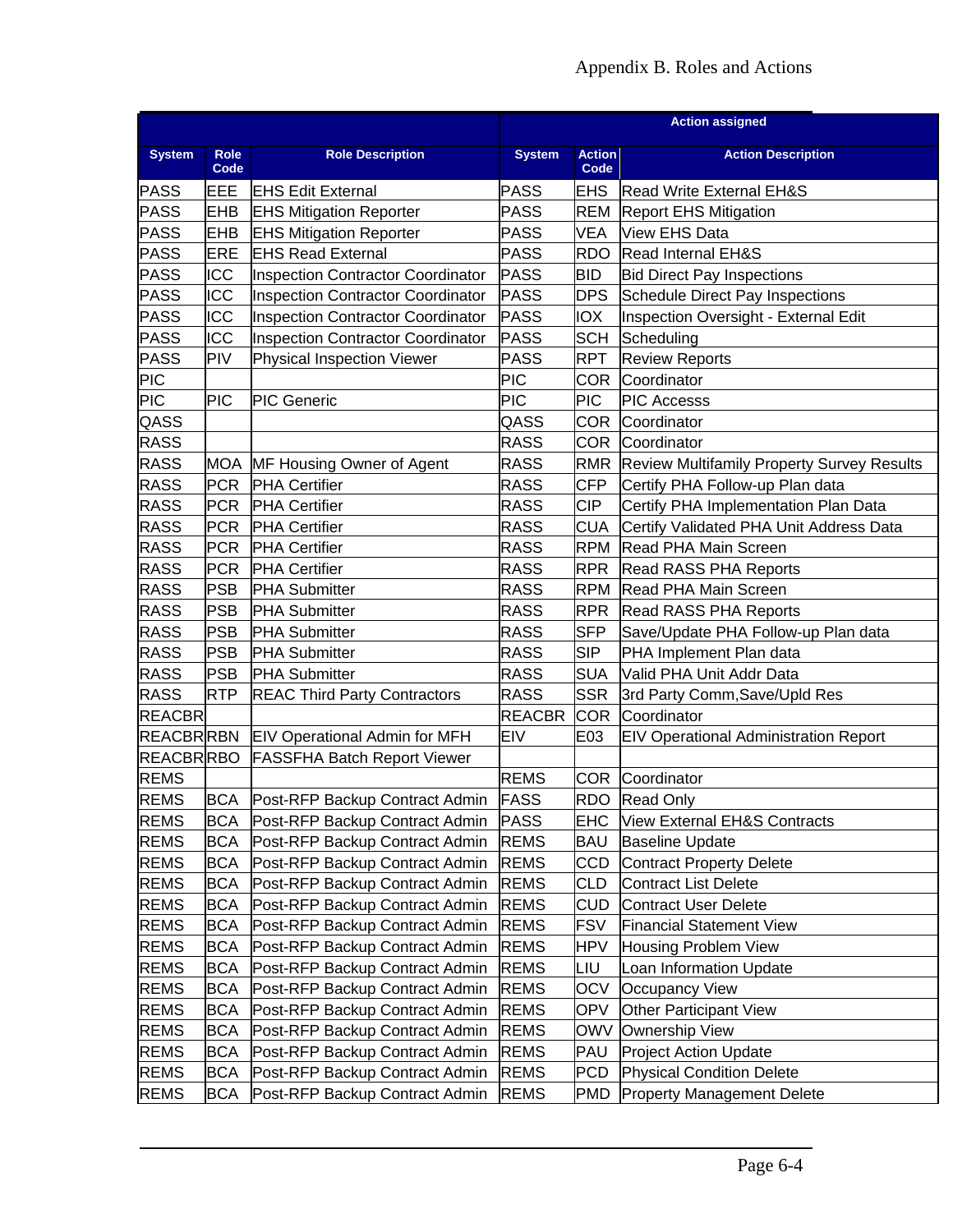|               |                     |                                         | <b>Action assigned</b> |                       |                                          |  |  |
|---------------|---------------------|-----------------------------------------|------------------------|-----------------------|------------------------------------------|--|--|
| <b>System</b> | <b>Role</b><br>Code | <b>Role Description</b>                 | <b>System</b>          | <b>Action</b><br>Code | <b>Action Description</b>                |  |  |
| <b>REMS</b>   | BCA                 | Post-RFP Backup Contract Admin          | <b>REMS</b>            | <b>PNV</b>            | <b>Property Summary Narratives View</b>  |  |  |
| <b>REMS</b>   | BCA                 | Post-RFP Backup Contract Admin          | <b>REMS</b>            | <b>PRV</b>            | <b>Property View</b>                     |  |  |
| <b>REMS</b>   | <b>BCA</b>          | Post-RFP Backup Contract Admin          | <b>REMS</b>            | <b>PSV</b>            | <b>Problem Statement View</b>            |  |  |
| <b>REMS</b>   | BCA                 | Post-RFP Backup Contract Admin          | <b>REMS</b>            | <b>RDO</b>            | <b>Read Only</b>                         |  |  |
| <b>REMS</b>   | <b>BCA</b>          | Post-RFP Backup Contract Admin          | <b>REMS</b>            | <b>RHV</b>            | Home Page View                           |  |  |
| <b>REMS</b>   | BCA                 | Post-RFP Backup Contract Admin          | <b>REMS</b>            | <b>RMD</b>            | <b>Renewal Module Delete</b>             |  |  |
| <b>REMS</b>   | <b>BCA</b>          | Post-RFP Backup Contract Admin          | <b>REMS</b>            | <b>RNU</b>            | <b>Residents and Neighborhood Update</b> |  |  |
| <b>REMS</b>   | <b>BCA</b>          | Post-RFP Backup Contract Admin          | <b>REMS</b>            | <b>RRV</b>            | Reserve for Replacement View             |  |  |
| <b>REMS</b>   | BCA                 | Post-RFP Backup Contract Admin          | <b>REMS</b>            | SSD                   | <b>Subsidy Status Delete</b>             |  |  |
| <b>REMS</b>   | BCA                 | Post-RFP Backup Contract Admin          | <b>REMS</b>            | <b>SUV</b>            | <b>Property Summary View</b>             |  |  |
| <b>REMS</b>   | <b>BCA</b>          | Post-RFP Backup Contract Admin          | <b>REMS</b>            | <b>URV</b>            | Use restriction view                     |  |  |
| <b>REMS</b>   | <b>BCA</b>          | Post-RFP Backup Contract Admin          | <b>REMSEC</b>          | <b>PTV</b>            | Portfolio Review View                    |  |  |
| <b>REMS</b>   | СA                  | Post-RFP Contract Administrator         | <b>FASS</b>            | <b>RDO</b>            | <b>Read Only</b>                         |  |  |
| <b>REMS</b>   | СA                  | Post-RFP Contract Administrator         | <b>PASS</b>            | EHC                   | <b>View External EH&amp;S Contracts</b>  |  |  |
| <b>REMS</b>   | CA                  | Post-RFP Contract Administrator         | <b>REMS</b>            | <b>BAU</b>            | <b>Baseline Update</b>                   |  |  |
| <b>REMS</b>   | CA                  | Post-RFP Contract Administrator         | <b>REMS</b>            | <b>CCD</b>            | <b>Contract Property Delete</b>          |  |  |
| <b>REMS</b>   | СA                  | Post-RFP Contract Administrator         | <b>REMS</b>            | <b>CLD</b>            | <b>Contract List Delete</b>              |  |  |
| <b>REMS</b>   | СA                  | Post-RFP Contract Administrator         | <b>REMS</b>            | <b>CUD</b>            | <b>Contract User Delete</b>              |  |  |
| <b>REMS</b>   | CA                  | Post-RFP Contract Administrator         | <b>REMS</b>            | <b>FSV</b>            | <b>Financial Statement View</b>          |  |  |
| <b>REMS</b>   | СA                  | Post-RFP Contract Administrator         | <b>REMS</b>            | <b>HPV</b>            | <b>Housing Problem View</b>              |  |  |
| <b>REMS</b>   | СA                  | Post-RFP Contract Administrator         | <b>REMS</b>            | LIU                   | Loan Information Update                  |  |  |
| <b>REMS</b>   | СA                  | Post-RFP Contract Administrator         | <b>REMS</b>            | <b>OCV</b>            | <b>Occupancy View</b>                    |  |  |
| <b>REMS</b>   | CA                  | Post-RFP Contract Administrator         | <b>REMS</b>            | <b>OPV</b>            | <b>Other Participant View</b>            |  |  |
| <b>REMS</b>   | CA                  | Post-RFP Contract Administrator         | <b>REMS</b>            |                       | OWV Ownership View                       |  |  |
| <b>REMS</b>   | СA                  | Post-RFP Contract Administrator         | <b>REMS</b>            | PAU                   | <b>Project Action Update</b>             |  |  |
| <b>REMS</b>   | СA                  | Post-RFP Contract Administrator         | <b>REMS</b>            | <b>PCD</b>            | <b>Physical Condition Delete</b>         |  |  |
| <b>REMS</b>   | CA                  | Post-RFP Contract Administrator         | <b>REMS</b>            | <b>PMD</b>            | <b>Property Management Delete</b>        |  |  |
| <b>REMS</b>   | СA                  | Post-RFP Contract Administrator         | <b>REMS</b>            | <b>PNV</b>            | <b>Property Summary Narratives View</b>  |  |  |
| <b>REMS</b>   | СA                  | Post-RFP Contract Administrator         | <b>REMS</b>            | <b>PRV</b>            | <b>Property View</b>                     |  |  |
| <b>REMS</b>   | CA                  | <b>IPost-RFP Contract Administrator</b> | <b>REMS</b>            | <b>PSV</b>            | <b>Problem Statement View</b>            |  |  |
| <b>REMS</b>   | СA                  | Post-RFP Contract Administrator         | <b>REMS</b>            | <b>RDO</b>            | <b>Read Only</b>                         |  |  |
| <b>REMS</b>   | СA                  | Post-RFP Contract Administrator         | <b>REMS</b>            | <b>RHV</b>            | Home Page View                           |  |  |
| <b>REMS</b>   | СA                  | Post-RFP Contract Administrator         | <b>REMS</b>            | <b>RMD</b>            | <b>Renewal Module Delete</b>             |  |  |
| <b>REMS</b>   | СA                  | Post-RFP Contract Administrator         | <b>REMS</b>            | <b>RNU</b>            | <b>Residents and Neighborhood Update</b> |  |  |
| <b>REMS</b>   | СA                  | Post-RFP Contract Administrator         | <b>REMS</b>            | <b>RRV</b>            | Reserve for Replacement View             |  |  |
| <b>REMS</b>   | СA                  | Post-RFP Contract Administrator         | <b>REMS</b>            | SSD                   | <b>Subsidy Status Delete</b>             |  |  |
| <b>REMS</b>   | СA                  | Post-RFP Contract Administrator         | <b>REMS</b>            | SUV                   | <b>Property Summary View</b>             |  |  |
| <b>REMS</b>   | СA                  | Post-RFP Contract Administrator         | <b>REMS</b>            | <b>URV</b>            | Use restriction view                     |  |  |
| <b>REMS</b>   | СA                  | Post-RFP Contract Administrator         | <b>REMSEC</b>          | <b>PTV</b>            | Portfolio Review View                    |  |  |
| <b>REMS</b>   | EQP                 | Post-RFP CA View PASS                   |                        |                       |                                          |  |  |
| <b>REMS</b>   | EQV                 | Post-RFP CA View AFS                    |                        |                       |                                          |  |  |
| <b>REMS</b>   | RCM                 | Certification Admin Manager             | <b>REMS</b>            | CCV                   | <b>Contract Property View</b>            |  |  |
| <b>REMS</b>   | <b>RCM</b>          | Certification Admin Manager             | <b>REMS</b>            | <b>CLV</b>            | <b>Contract List View</b>                |  |  |
| <b>REMS</b>   | RCM                 | Certification Admin Manager             | <b>REMS</b>            | CMD                   | <b>Certification Manager Delete</b>      |  |  |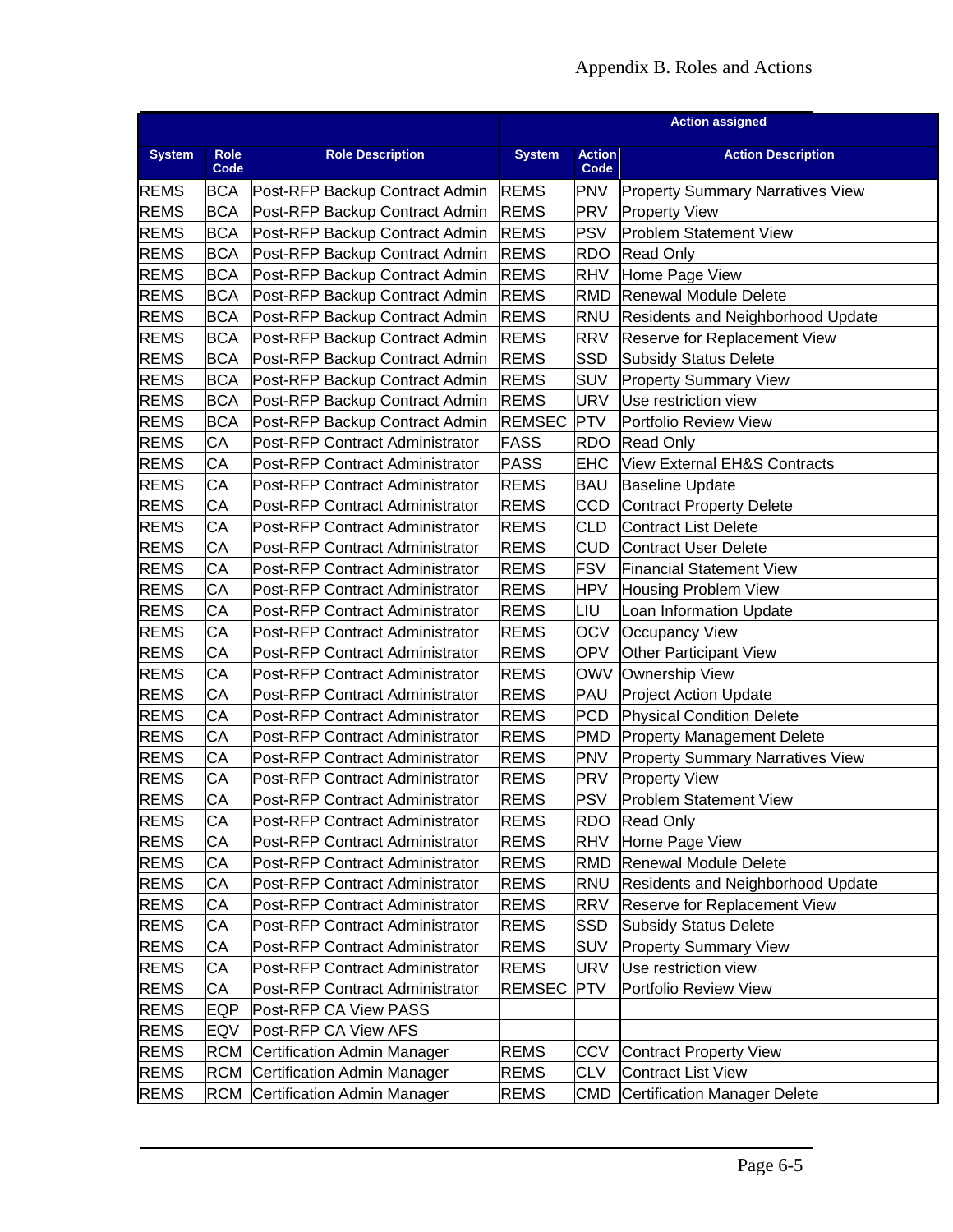## Appendix B. Roles and Actions

|               |              |                                 | <b>Action assigned</b> |                       |                                         |  |  |  |
|---------------|--------------|---------------------------------|------------------------|-----------------------|-----------------------------------------|--|--|--|
| <b>System</b> | Role<br>Code | <b>Role Description</b>         | <b>System</b>          | <b>Action</b><br>Code | <b>Action Description</b>               |  |  |  |
| <b>REMS</b>   | RCM          | Certification Admin Manager     | <b>REMS</b>            | <b>CUV</b>            | <b>Contract User View</b>               |  |  |  |
| <b>REMS</b>   | RCM          | Certification Admin Manager     | <b>REMS</b>            | <b>PLV</b>            | <b>Property List View</b>               |  |  |  |
| <b>REMS</b>   | RCM          | Certification Admin Manager     | <b>REMS</b>            | <b>PPV</b>            | <b>Property Property View</b>           |  |  |  |
| <b>REMS</b>   | <b>RCM</b>   | Certification Admin Manager     | <b>REMS</b>            | <b>PUV</b>            | <b>Property User View</b>               |  |  |  |
| <b>REMS</b>   | RPG          | Participant Management Agent    |                        |                       |                                         |  |  |  |
| <b>REMS</b>   | <b>RPO</b>   | <b>Participant Owner</b>        |                        |                       |                                         |  |  |  |
| <b>REMS</b>   | SCA          | Post-RFP Supervisory CA         | <b>FASS</b>            | <b>RDO</b>            | <b>Read Only</b>                        |  |  |  |
| <b>REMS</b>   | <b>SCA</b>   | Post-RFP Supervisory CA         | <b>PASS</b>            | <b>EHC</b>            | View External EH&S Contracts            |  |  |  |
| <b>REMS</b>   | <b>SCA</b>   | Post-RFP Supervisory CA         | <b>REMS</b>            | BAU                   | <b>Baseline Update</b>                  |  |  |  |
| <b>REMS</b>   | SCA          | Post-RFP Supervisory CA         | <b>REMS</b>            | CCD                   | <b>Contract Property Delete</b>         |  |  |  |
| <b>REMS</b>   | SCA          | Post-RFP Supervisory CA         | <b>REMS</b>            | CLD                   | <b>Contract List Delete</b>             |  |  |  |
| <b>REMS</b>   | SCA          | Post-RFP Supervisory CA         | <b>REMS</b>            | <b>CUD</b>            | <b>Contract User Delete</b>             |  |  |  |
| <b>REMS</b>   | SCA          | Post-RFP Supervisory CA         | <b>REMS</b>            | <b>FSV</b>            | <b>Financial Statement View</b>         |  |  |  |
| <b>REMS</b>   | SCA          | Post-RFP Supervisory CA         | <b>REMS</b>            | <b>HPV</b>            | <b>Housing Problem View</b>             |  |  |  |
| <b>REMS</b>   | SCA          | Post-RFP Supervisory CA         | <b>REMS</b>            | LIU                   | Loan Information Update                 |  |  |  |
| <b>REMS</b>   | <b>SCA</b>   | Post-RFP Supervisory CA         | <b>REMS</b>            | <b>OCV</b>            | <b>Occupancy View</b>                   |  |  |  |
| <b>REMS</b>   | SCA          | Post-RFP Supervisory CA         | <b>REMS</b>            | <b>OPV</b>            | <b>Other Participant View</b>           |  |  |  |
| <b>REMS</b>   | SCA          | Post-RFP Supervisory CA         | <b>REMS</b>            | OWV                   | <b>Ownership View</b>                   |  |  |  |
| <b>REMS</b>   | SCA          | Post-RFP Supervisory CA         | <b>REMS</b>            | PAU                   | <b>Project Action Update</b>            |  |  |  |
| <b>REMS</b>   | SCA          | Post-RFP Supervisory CA         | <b>REMS</b>            | <b>PCD</b>            | <b>Physical Condition Delete</b>        |  |  |  |
| <b>REMS</b>   | SCA          | Post-RFP Supervisory CA         | <b>REMS</b>            | PMD                   | <b>Property Management Delete</b>       |  |  |  |
| <b>REMS</b>   | SCA          | Post-RFP Supervisory CA         | <b>REMS</b>            | <b>PNV</b>            | <b>Property Summary Narratives View</b> |  |  |  |
| <b>REMS</b>   | SCA          | Post-RFP Supervisory CA         | <b>REMS</b>            | PRV                   | <b>Property View</b>                    |  |  |  |
| <b>REMS</b>   | <b>SCA</b>   | Post-RFP Supervisory CA         | <b>REMS</b>            | <b>PSV</b>            | Problem Statement View                  |  |  |  |
| <b>REMS</b>   | SCA          | Post-RFP Supervisory CA         | <b>REMS</b>            | RDO                   | Read Only                               |  |  |  |
| <b>REMS</b>   | SCA          | Post-RFP Supervisory CA         | <b>REMS</b>            | <b>RHV</b>            | Home Page View                          |  |  |  |
| <b>REMS</b>   | SCA          | Post-RFP Supervisory CA         | <b>REMS</b>            | RMD                   | <b>Renewal Module Delete</b>            |  |  |  |
| <b>REMS</b>   | <b>SCA</b>   | Post-RFP Supervisory CA         | <b>REMS</b>            | RNU                   | Residents and Neighborhood Update       |  |  |  |
| <b>REMS</b>   | SCA          | Post-RFP Supervisory CA         | <b>REMS</b>            | RRV                   | Reserve for Replacement View            |  |  |  |
| <b>REMS</b>   | SCA          | Post-RFP Supervisory CA         | <b>REMS</b>            | SSD                   | <b>Subsidy Status Delete</b>            |  |  |  |
| <b>REMS</b>   | SCA          | Post-RFP Supervisory CA         | <b>REMS</b>            | <b>SUV</b>            | <b>Property Summary View</b>            |  |  |  |
| <b>REMS</b>   | SCA          | Post-RFP Supervisory CA         | <b>REMS</b>            | URV                   | Use restriction view                    |  |  |  |
| <b>REMS</b>   | SCA          | Post-RFP Supervisory CA         | <b>REMSEC</b>          | <b>PTV</b>            | Portfolio Review View                   |  |  |  |
| <b>RESS</b>   |              |                                 | <b>RESS</b>            | COR.                  | Coordinator                             |  |  |  |
| <b>SAGIS</b>  | <b>HCV</b>   | <b>External Users</b>           | <b>SAGIS</b>           | <b>HCV</b>            | <b>Access to SAGIS</b>                  |  |  |  |
| <b>SAGIS</b>  | SGE          | <b>External Users</b>           | <b>SAGIS</b>           | SAG                   | Access to SAGIS                         |  |  |  |
| <b>TRACS</b>  |              |                                 | <b>TRACS</b>           | COR                   | Coordinator                             |  |  |  |
| <b>TRACS</b>  |              |                                 | <b>TRACS</b>           | TVR                   | Over/Under Payment Resolution           |  |  |  |
| <b>TRACS</b>  | <b>FMC</b>   | <b>FMC Financial Management</b> |                        |                       |                                         |  |  |  |
| <b>TRACS</b>  | TSY          | <b>TRACS Security</b>           |                        |                       |                                         |  |  |  |
| <b>TRACS</b>  | TTQ          | <b>TRACS Tenant Query</b>       | <b>FASS</b>            | <b>RDO</b>            | <b>Read Only</b>                        |  |  |  |
| <b>TRACS</b>  | TTQ          | <b>TRACS Tenant Query</b>       | <b>TRACS</b>           | QRY                   | DatabaseQuery                           |  |  |  |
| <b>TRACS</b>  | TVQ          | <b>TRACS Voucher Query</b>      | <b>FASS</b>            | RDO                   | <b>Read Only</b>                        |  |  |  |
| <b>TRACS</b>  | TVQ          | <b>TRACS Voucher Query</b>      | <b>TRACS</b>           |                       | QRY DatabaseQuery                       |  |  |  |